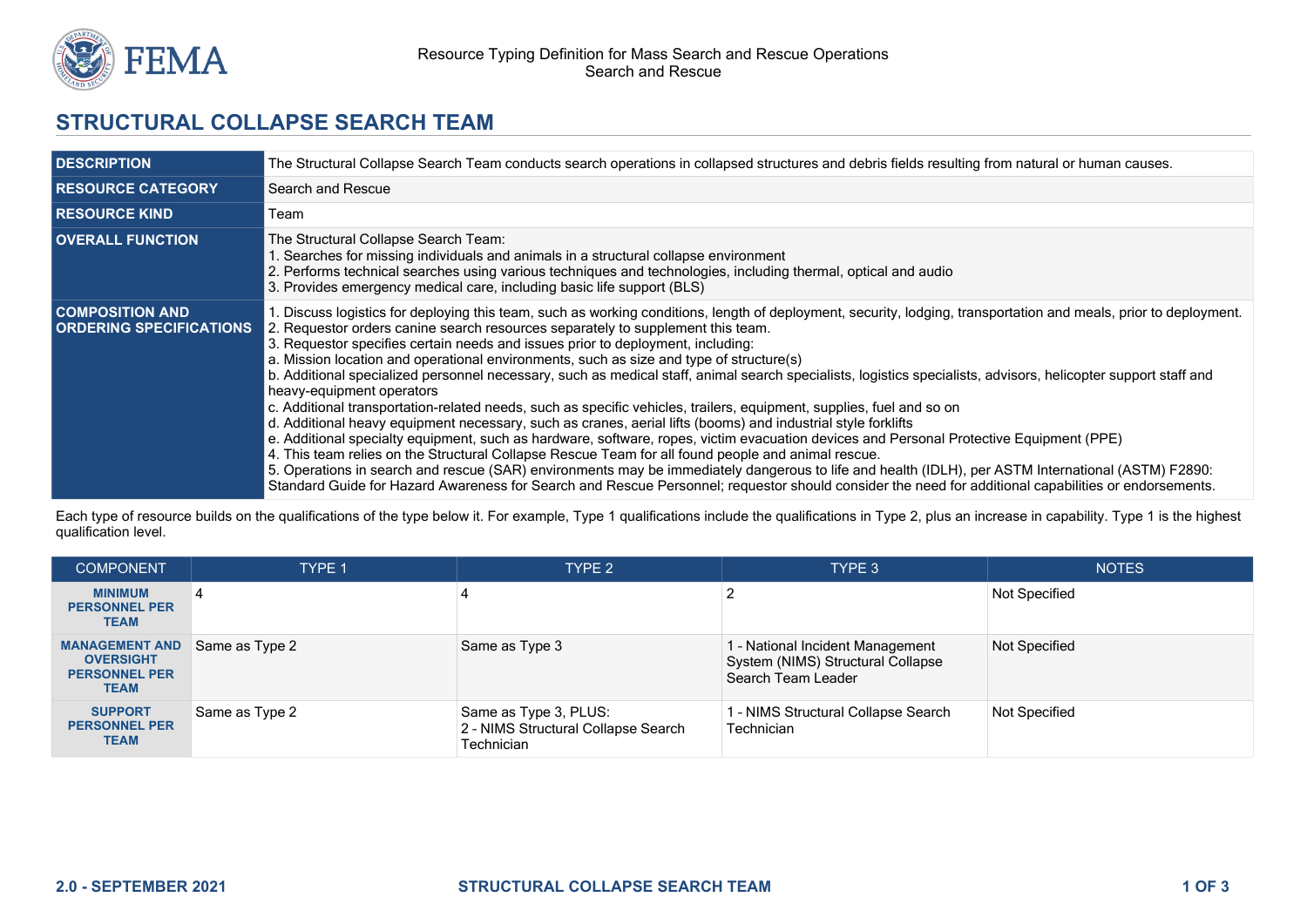

## Resource Typing Definition for Mass Search and Rescue Operations Search and Rescue

| <b>COMPONENT</b>                                                                         | TYPE 1                                                                                                                                                                                                                         | TYPE <sub>2</sub>                                                                                                                     | TYPE 3                                                                                                                                                                                                                                                                                             | <b>NOTES</b>                                                                                                                                                                                                                 |
|------------------------------------------------------------------------------------------|--------------------------------------------------------------------------------------------------------------------------------------------------------------------------------------------------------------------------------|---------------------------------------------------------------------------------------------------------------------------------------|----------------------------------------------------------------------------------------------------------------------------------------------------------------------------------------------------------------------------------------------------------------------------------------------------|------------------------------------------------------------------------------------------------------------------------------------------------------------------------------------------------------------------------------|
| <b>CAPABILITIES PER</b><br><b>TEAM</b>                                                   | Same as Type 2, PLUS:<br>Conducts search operations in heavy<br>construction, in keeping with United<br>Nations (UN) International Search and<br>Rescue Advisory Group (INSARAG)<br>urban search and rescue (US&R)<br>quidance | Same as Type 3, PLUS:<br>Conducts search operations in medium<br>construction, in keeping with UN<br><b>INSARAG US&amp;R guidance</b> | 1. Conducts search operations in light<br>construction, in keeping with UN<br><b>INSARAG US&amp;R guidance</b><br>2. Performs thermal, optical and audio<br>search operations<br>3. Is capable of working in confined<br>spaces, including permit-required, non-<br>cave and non-mine environments | Not Specified                                                                                                                                                                                                                |
| <b>RESCUE EQUIPMENT</b><br><b>PER TEAM</b>                                               | Same as Type 2                                                                                                                                                                                                                 | Same as Type 3, PLUS:<br>1. Listening devices<br>2. Search camera<br>3. Core drills                                                   | 1. Hand tool package<br>2. Technical level rope rescue package<br>3. Thermal imaging camera                                                                                                                                                                                                        | 1. Hand tools include shovels, electric<br>saws and bolt cutters.<br>2. Requestor orders additional heavy<br>equipment, such as cranes, aerial lifts<br>(booms) and industrial style forklifts,<br>separately, if necessary. |
| <b>PERSONAL</b><br><b>PROTECTIVE</b><br><b>EQUIPMENT (PPE)</b><br><b>PER TEAM MEMBER</b> | Same as Type 2                                                                                                                                                                                                                 | Same as Type 3                                                                                                                        | PPE is mission specific and varies by<br>work environment; it may include:<br>1. Hard hat<br>2. Reflective vest<br>3. Gloves<br>4. Safety glasses<br>5. Protective clothing<br>6. Protective footwear<br>7. Dust masks or a respirator with extra<br>filters                                       | Not Specified                                                                                                                                                                                                                |
| <b>COMMUNICATIONS</b><br><b>EQUIPMENT PER</b><br><b>TEAM</b>                             | Same as Type 2                                                                                                                                                                                                                 | Same as Type 3                                                                                                                        | 1. Two-way handheld radio<br>2. Mobile phone                                                                                                                                                                                                                                                       | Not Specified                                                                                                                                                                                                                |